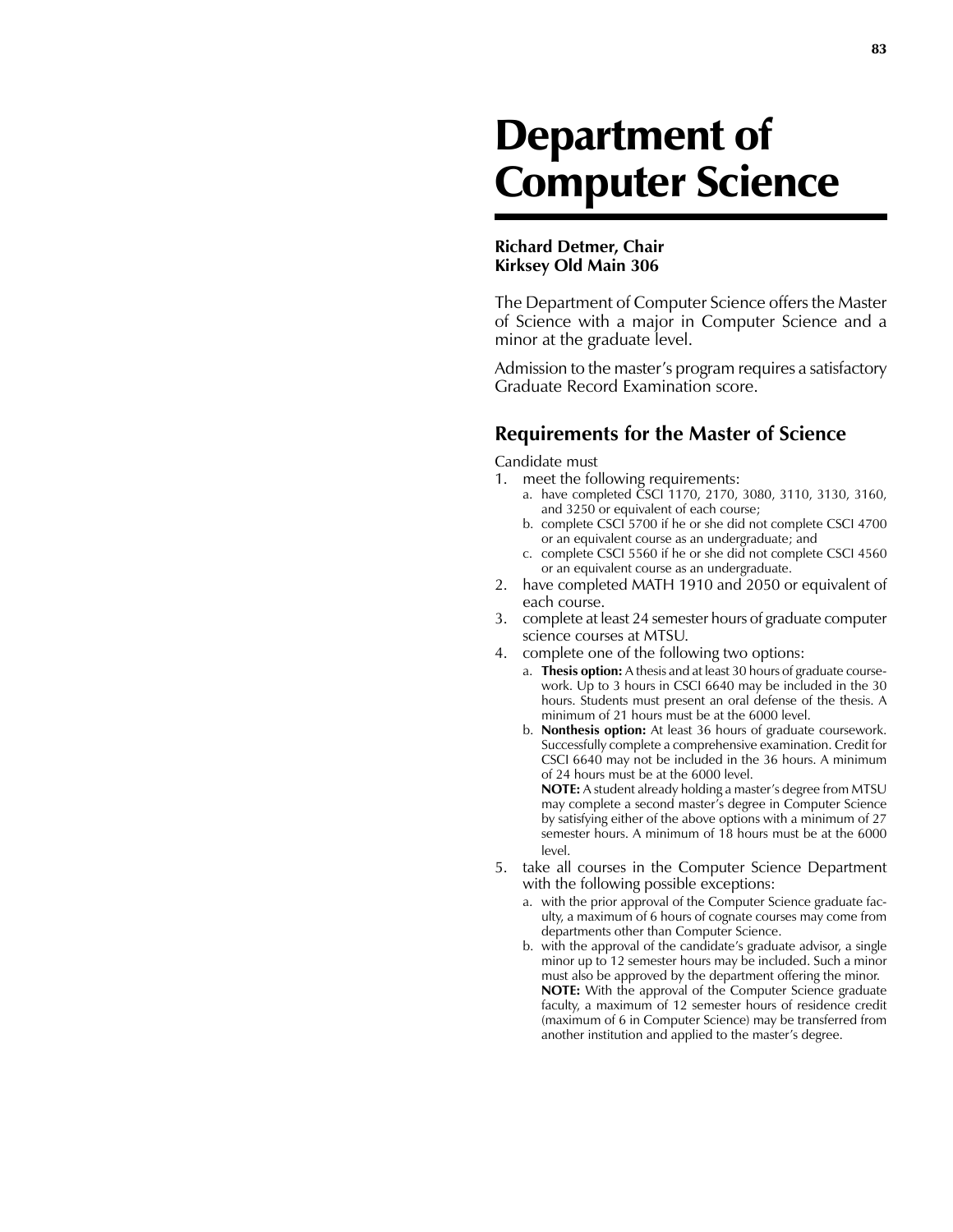## **Courses in Computer Science [CSCI]**

- **5130 Microprocessor Operation and Control.** Three credits. Prerequisite: CSCI 3160. Digital systems based around microcomputers, microcomputer architecture, logic replacement, memory design, timing considerations, input/output design, interfacing, robotics, and total system design.
- **5160 Compiler Design and Software Development.** Three credits. Prerequisites: CSCI 3080, 3110, and 3160. The various phases of a compiler along with grammars, finite automata, regular expressions, LR parsing, error recovery, backward and forward flow analysis, and code optimization. A term project consisting of the design and construction of a functional compiler required.
- **5250 Computer Graphics.** Three credits. Prerequisites: CSCI 2170 and 3080 or consent of instructor. Topics include vector drawing displays, raster scan displays, input devices and techniques, graphics software, transformations, projections, interpolation, and approximation.
- **5300 Data Communication and Networks.** Three credits. Prerequisite: CSCI 3250. Computer network architectures, protocol hierarchies, and the open systems interconnection model. Modeling, analysis, design, and management of hardware and software on a computer network.
- **5330 Parallel Processing Concepts.** Three credits. Prerequisites: CSCI 3130, 3250, and a working knowledge of either C or C++. Parallel processing and programming in a parallel environment. Topics include classification of parallel architectures, actual parallel architectures, design and implementation of parallel programs, and parallel software engineering.
- **5350 Introduction to Artificial Intelligence.** Three credits. Prerequisites: CSCI 2170 and 3080 or equivalent. Principles and applications of artificial intelligence. Principles include search strategies, knowledge representation, reasoning, and machine learning. Applications include expert systems and natural language understanding.
- **5360 Intelligent Robot Systems.** Three credits. Prerequisites: CSCI 2170 and 3080. Principles and applications of intelligent mobile robotics. Various architectures used in the basic AI robotics development paradigms and basic techniques used for robot navigation. Strong emphasis on hands-on mobile robot design, construction, programming, and experimentation using a variety of robot building platforms.
- **5410 Web Technologies.** Three credits. Prerequisites: CSCI 3080 and 3110. An intensive introduction into current Web technologies including basic HTML, tools for Web page design, XML, client-side methods, and server-side methods. Students will be required to implement several Web-based projects.
- **5560 Database Management Systems.** Three credits. Prerequisites: CSCI 3080 and 3110. The relational and object models of database design along with relational algebras, data independence, functional dependencies, inference rules, normal forms, schema design, modeling languages, query languages, and current literature.
- **5600 Independent Study in Computer Science.** One to six credits. Prerequisite: Consent of instructor. Students wishing to enroll must submit a written course/topic proposal to the department prior to the semester in which CSCI 5600 is taken. Proposal must be approved prior to taking the course. At the conclusion of the course, each enrollee will submit a written summary of the project.
- **5700 Software Engineering.** Three credits. Prerequisites: CSCI 3080 and 3110. Consists of a theoretical component and a practical component. Topics include the history of software engineering, software development paradigms and life cycles, and computeraided software engineering (CASE). A team project will be developed in parallel with the theory.
- **5800 Software Testing.** Three credits. Prerequisites: CSCI 2170 and 3080. Integrates theory and applications of software testing techniques. Provides actual hands-on testing experience. Considers multiple testing paradigms.
- **5850 Neural Nets.** Three credits. Prerequisite: CSCI 3080. Various neural net architectures, theory, and applications, including models such as Perceptron, back propagation, Kohonen, ART, and associative memory. Learning and conditioning methods also studied.
- **5900 Selected Topics in Computer Science.** Three credits. Prerequisite: CSCI 2170. Advanced topics in computer science to be selected and announced at time of class scheduling. May be repeated for up to six credits total.
- **6100 Analysis of Algorithms.** Three credits. Prerequisites: CSCI 3080 and 3110 or consent of instructor. Topics include the analysis and design of algorithms; efficiency of algorithms; design approaches including divide and conquer, dynamic programming, the greedy approach, and backtracking; P and NP; and algorithms in many areas of computing.
- **6130 Selected Topics in Parallel Processing.** Three credits. Prerequisite: CSCI 4330/5330. An in-depth investigation of one or more topics in parallel processing. Topic(s) to be selected by the professor. Possible topics include parallel algorithms, parallel programming languages, parallel programming tools, parallel software engineering, parallel architectures, parallel applications, and parallel VLSI. Repeatable up to 6 hours.
- **6180 Software Design and Development.** Three credits. Prerequisite: CSCI 3110. State-of-the-art techniques in software design and development; provides a means for students to apply the techniques.
- **6190 Theory of Compilers.** Three credits. Prerequisite: CSCI 4160/5160. Theory of parsing methods as well as symbol table construction, code optimization, run time storage management, and implementation of recursion.
- **6250 Advanced Operating Systems.** Three credits. Prerequisite: CSCI 3250. Topics include concurrent processes, name management, resource allocation, protection, advanced computer architecture, and operating systems implementation.
- **6260 Advanced Computer Graphics.** Three credits. Prerequisite: CSCI 4250/5250. Topics include three-dimensional curves and surfaces, projections, hidden line and surface elimination, raster graphics systems, and shading techniques.
- **6300 Networks.** Three credits. Prerequisite: CSCI 4300/5300. Computer communications, network architectures, protocol hierarchies, and the open systems interconnection model. Modeling, analysis, and specification of hardware and software on a computer network. Wide area networks and local area networks including rings, buses, and contention networks.